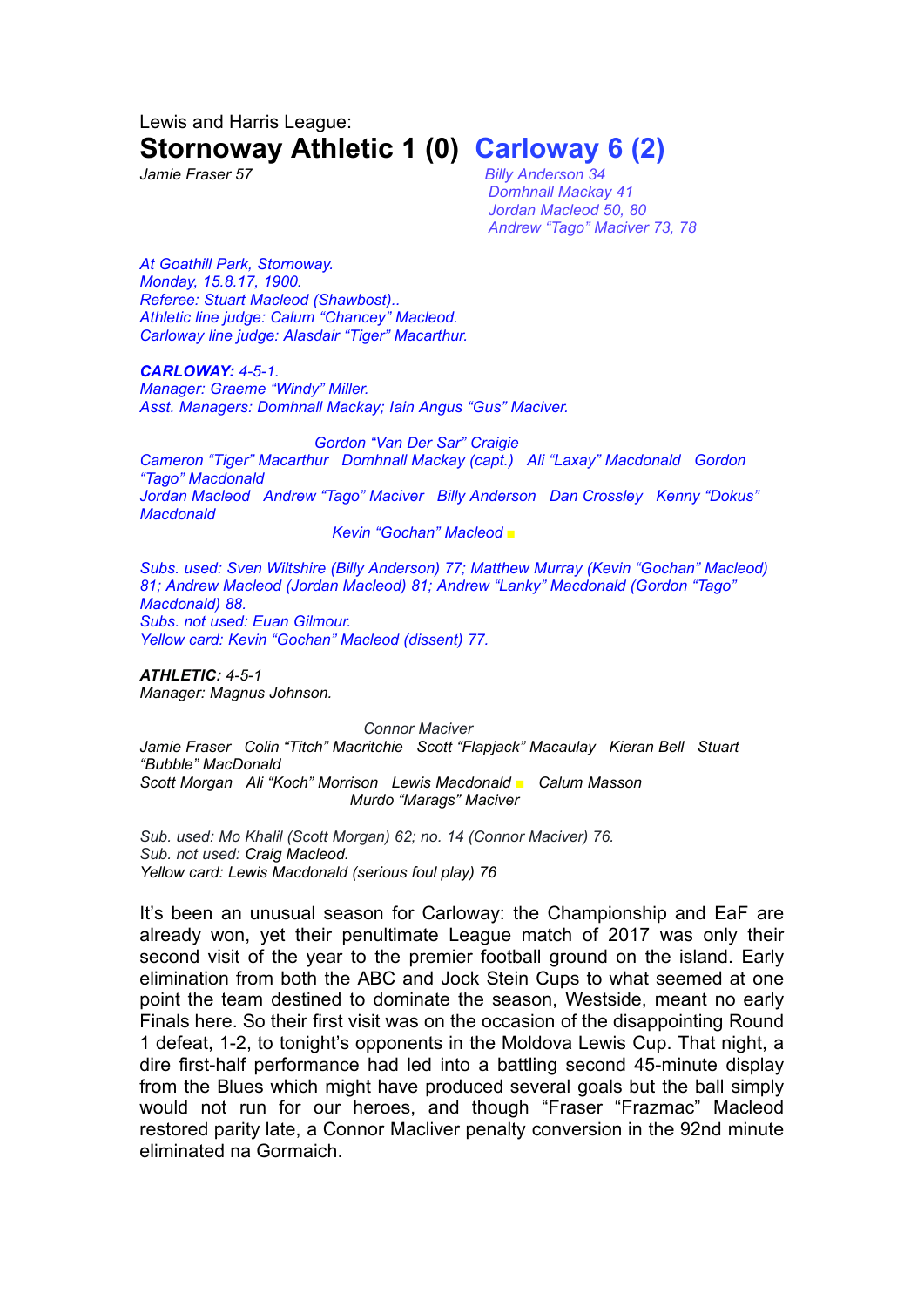In the sides' only previous other meeting this season, at the end of May, Carloway had overcome an early set-back to lead 2-1 at half-time, before an aggressive Athletic stormed back into the lead with 20 minutes to go and it took an Andrew "Tago" Maciver header in the final minute to save a point for the home side. This meant, of course, that the Stornoway side were the only Lewis and Harris side unbeaten by Carloway this season.

Unfortunately, the machine did not arrive here tonight in the best of condition, due to multiple absences from the normal first XI. Donald "D.I." Maclennan was suspended, while work commitments ruled out Joe Armstrong. This necessitated Domhnall Mackay dropping back to partner Ali "Laxay" Macdonald in central defence while a surprising move saw Gordon "Tago" Macdonald coming in on the left of the line. Billy Anderson was a welcome replacement for Mackay in the centre of midfield, while Gordon "Van Der Sar" Craigie replaced the unavailable David Beaton in goal; Callum "Beag" Mackay was also unable to attend while Angus Grant had returned to Aberdeen, though it was uncertain if this was permanent. Kevin "Gochan" Macleod was given the striker's role, Kenny "Dokus" Macdonald stayed on the left half/wing position, and Jordan Macleod was happy to re-enter the fray on the right-hand side. The average age of the side looked roughly double that of the side who took the field at Garrabost last Friday night, although, fortunately, the manager did not have to call up Captain Mainwaring and Private Pike to grace the substitutes' bench.

A mild evening with only the lightest of sou' easterlies brought the midges out in force because of the light trace of dampness from earlier in the day. A sparse crowd illustrated quite starkly that as far as the punters were concerned, the League finished last Monday and the Blues' last two League fixtures, both at Goathill, only had prestige value and could even be used as bounce games to give squad players a run-out. After all, the fans don't really know what qualities the young players on the bench, week in, week out, possess, young men like Sven Wiltshire, Matthew Murray, Andrew Macleod, Andrew "Lanky" Macdonald, Stuart "Gochan" Macleod, and Euan Gilmour. A selection was available in the bull-pen tonight for blooding.

An unattractive opening half-hour of broken play, lost possession, and long balls - from both sides - demonstrated quite clearly the struggle the Blues were having to apply cohesion and momentum to an unfamiliar line-up. In the opening three minutes Mackay did manage to clear forward to "Pongo" on the centre line and he immediately swept the ball forward right to Macleod who wall-passed back to the charging midfielder but his right-foot strike from 20 metres cleared the bar by a couple of metres. It was the nineteenth minute before another opportunity arrived, when a "Dokus" free-kick, midway within the Athletic half, out towards the left touch-line, was played inwards to Crossley, on the left corner of the box. He stepped right of "Flapjack" but his whipped-round right-foot daisy-cutter went straight to "Marags".

Three minutes later the Hoops finally managed to make an impression in attack. "Koch" cleared the ball forward from his box and "Titch" gathered the ball on the right centre-line, dummied Anderson inwards and found Maciver,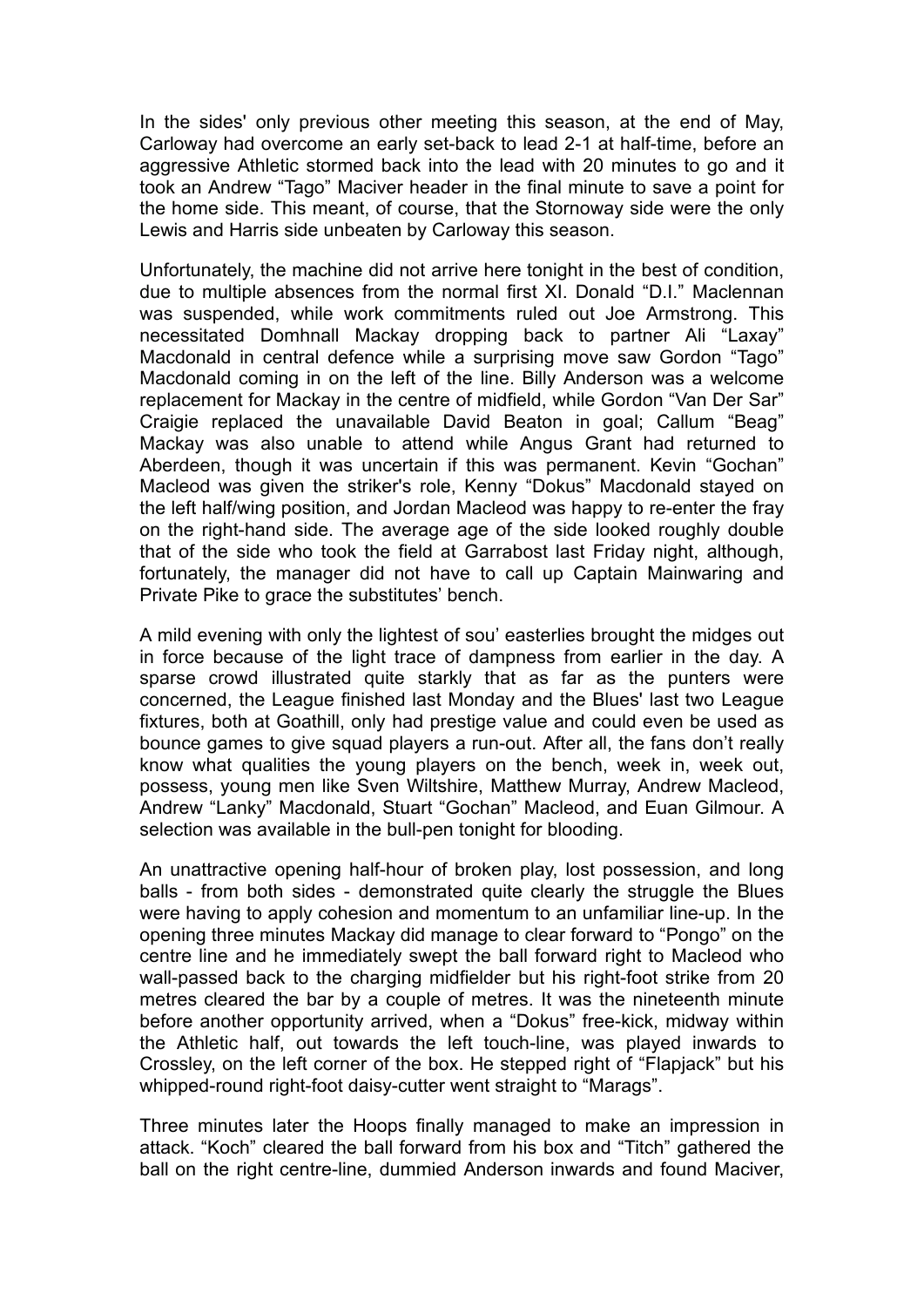facing him in the centre, 22 metres from goal. However, his neat shuffle and turn to his right only forced Craigie to scamper to his right to hold low down.

In 26 minutes the Carloway machine began at last to show signs of revving up and moving into fourth gear. A Macritchie cross from the right into the centre of the Blues' area was headed out strongly by Mackay, straight down the middle to Andrew "Tago", on the centre line. He flashed an immediate early ball to "Gochan", facing him midway within the Aths' half, and he instantly flicked the ball right to the breaking Crossley. "Raymondo" left "Bubble" and Morgan grappling with air as he did a Gianni Rivera to the near corner of the box, but his rocket flew a metre over "Marags's" left-hand bar.

The game was finally hotting up. In 29 minutes a "Titch" free-kick, 20 metres from goal on the left corner of the Carloway box, disappeared a couple of metres over "Van Der Sar's" left-hand bar. Na Gormaich replied with a Gordon "Tago" corner on the Carloway right which was met strongly by "Gochan" on the penalty spot, but it flew well-wide of Aths' left-hand post.

But then, in 34 minutes, the best move of the game delivered the opener. Jamie Fraser, anonymous till then, tried to force his way forward into the left of the box, but the towering bulk of Mackay flattened him and shot the ball forward to Crossley, moving rightwards along the centre line and he immediately played the ball right to "Tiger", charging down the line like Dani Alves. He looked up, then fired the ball forward to Jordan Macleod, moving rapidly to 20 metres from the bye-line. The young star did not hesitate and sent a low squared ball inwards towards Anderson who connected first-time and sent a curling, low right-footer across the area and just inside the diving keeper's right-hand post (**0-1**). An absolute peach of a move and finish!

This initiated an extended period of pressure, as na Gormaich scented further blood. "Titch" lost the ball in midfield and Crossley steamed off through two markers from the centre line, before cracking in a high right-foot drive from the edge of the box, which "Marags" did well to beat away to his right. "Gochan" gave chase to the left and played the ball back to "Dokus" on the near corner of the box. His low left-footer was too hot for the keeper to hold, low to his left, and "Koch" was forced to boot the ball towards Engebret's. In 39 minutes a "Dokus" corner from the Blues' left was bundled out in the centre and Anderson and Crossley combined to win the ball midway within Aths' half and play the ball forward to Gordon "Tago" on the penalty spot. He immediately spun round to his left but his low right-footer was a couple of feet outside Aths' left-hand post.

Moments later, yet another "Dokus" free-kick on the Blues' left, 22 metres from the bye-line, led to a scramble, ten feet out in front of goal. Two attempted conversions were blocked and clearances charged down, before the ball reached Mackay, 12 metres out to the right of goal, and he somehow managed to grind a low right-footer under Morgan to Maciver's left and home (**0-2**).

## **Half-time: Stornoway Athletic 0 Carloway 2**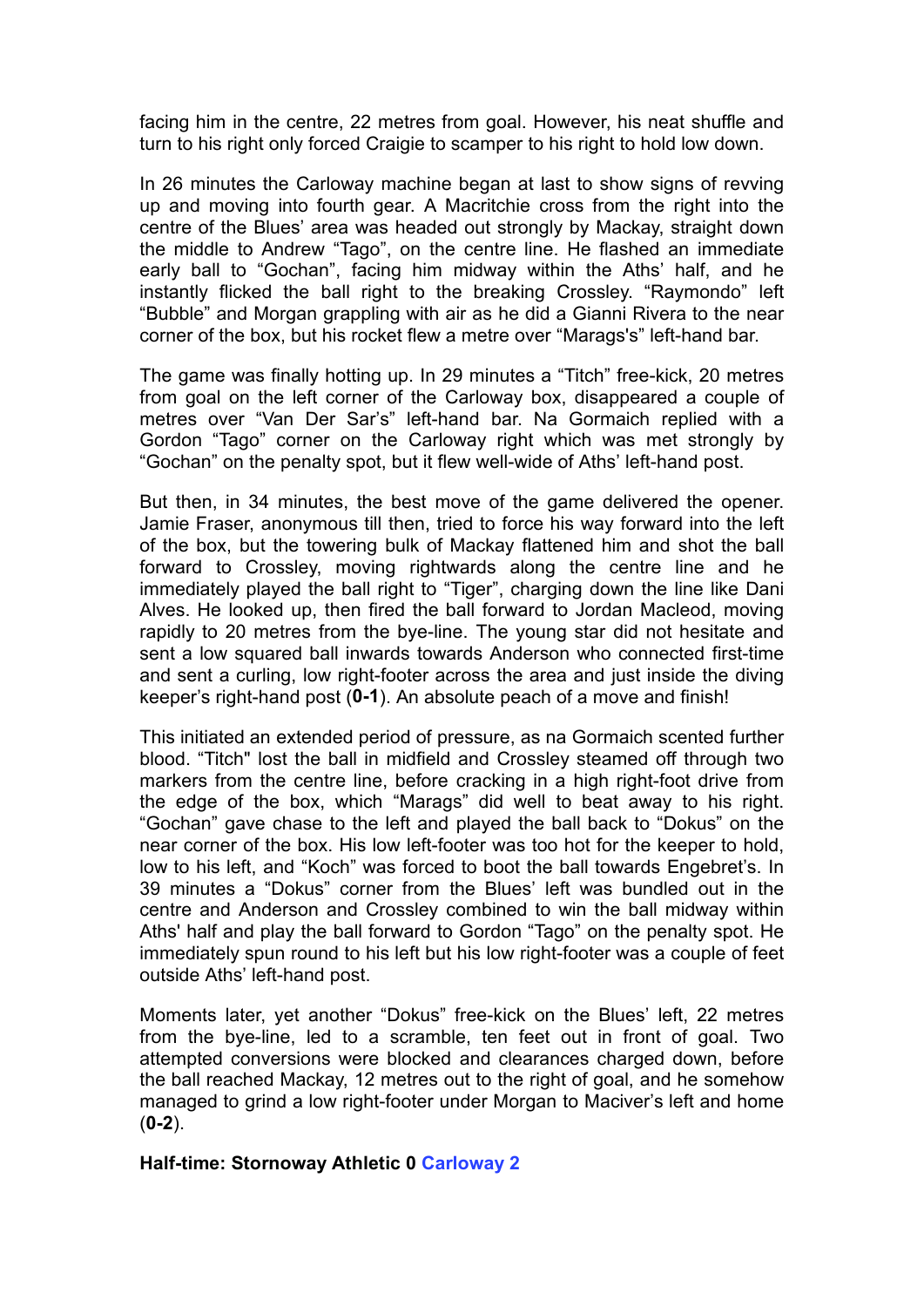Once again, Carloway confused their supporters - and probably themselves subjecting them to a head-shaking, nail-biting 30 minutes, before metamorphosing in an instant from lounge lizard into lion rampant and leaving opposing defenders clutching at thin air. The final quarter-hour had been electric, despite the unwelcome choices the management had had to make.

The Hoops tried to claw their way back immediately with with neat interplay between Bell and Maciver on the right, midway within the Blues' half, sending the young striker forward to deliver a nasty, swinging cross, square across the line of the Carloway box. However, it reached the waiting Macritchie at an awkward height and when he dived low towards it, his header ended up going well-wide of Craigie's left-hand post.

Immediately na Gormaich came forward again, Mackay sending the ball straight to Anderson, on the centre line. The ace *animateur* looked up, then sent a glorious Charlie Gallagher behind Morgan for Macleod to break at pace down the right touch-line. Twenty metres from the bye-line he sent over a high, diagonal right-foot cross, which was caught by the wind as it approached goal, just enough to fool "Marags", by the near post, carry on, then drop neatly inside the far post (**0-3**).

Na Gormaich now quite clearly sank back, inviting Athletic to come at them, but then, in 55 minutes, they performed a characteristic surge forward, when the ball broke out of defence to "Gochan", lurking midway within his own half, on the right. The mercurial live-wire took off like a Shanghai Maglev, trailing defenders like a comet's tail the length of the park to the edge of the Aths' box, before slipping the ball square inwards to the arriving "Dokus". However, it was a shade too far for the hit-man and his sliding attempt at a right-footer went straight to the keeper.

Two minutes later a life-line appeared for the Hoops, when a breaking ball came out of the Blues' box to Fraser, 22 metres from goal on the left. He tried to force his way to the left of Mackay, the ball broke loose, then back off Mackay; the wing-man persisted, it broke onwards, and he followed up to ram a straight-footer from 12 metres past the advancing keeper's right (**1-3**).

Immediately, the home side went for broke, with the dangerous Mo Khalil replacing Morgan but even the Enzo Francescoli antics of Khalil couldn't unlock a way through and in 66 minutes na Gormaich burst forward once more as "Laxay" won the ball in his own box and moved forward, then found Crossley. Crossley raced from his own half on the left, wall-passed with "Laxay", now on his left, then reached the left corner of the Hoops' box, before rolling a perfect low ball in to Anderson. But his right-foot strike was a metre too high. Five minutes later another burst saw Mackay play forward to "Gochan" on the centre-line and he played the ball square outwards to Gordon "Tago" racing down the line. As Masson (?) came to challenge, the wing-man slipped a low squared ball to "Dokus", on the opposition penalty spot. He performed his characteristic one step to the side, this time to the left, before whipping round with a left-foot daisy-cutter which just crept outside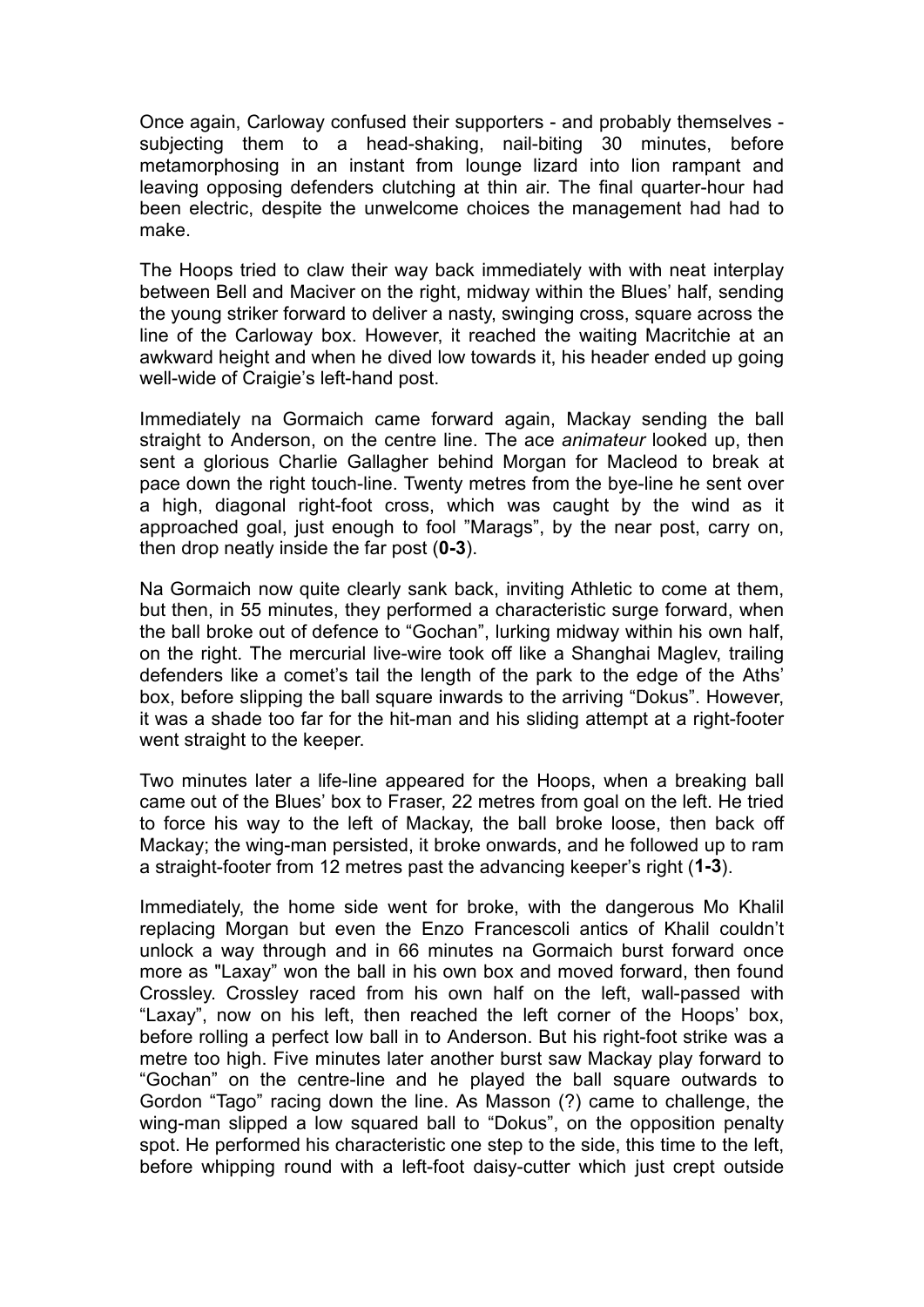"Marags's" left-hand post.

Two minutes later the sun really fell out of the heavens for the Stornoway men, as Anderson found Gordon "Tago" on his left, moving leftwards out of the centre circle, and he in turn supplied the ball forward to Andrew "Tago", midway within the opposition half. He stormed straight forward through a defence that parted like the Red Sea before him and from just inside the box unleashed a thumping drive left of "Marags" and into the roof of the net (**1-4**).

A tired-looking Carloway were suddenly re-energized and came forward again in a lightning break down the left through Crossley. He found Wiltshire moving into the left of the Aths' box and slipped a low squared ball to Macleod, 12 metres out in the centre. As defenders converged, the young star back-heeled the ball straight onwards to Andrew "Tago" behind him, and "Pongo" gratefully accepted the gift by sweeping a left-footer home into Aths' left-hand corner (**1-5**).

As the home side totally lost focus, a sixth arrived in the 80th minute when Crossley sent "Dokus" clear down the left behind his marker. As he moved into the left of the box, he drew "Marags" before dispatching the ball inwards to the arriving Macleod and he whacked a low right-footer from 16 metres off the bottom of Aths' right-hand post and home (**1-6**).

## **Full-time: Stornoway Athletic 1 (0) Carloway 6 (2)**

A strange beast this Carloway side. At times, Yamamoto's famous quote seems apt: don't "*awaken a sleeping giant*" as you might "*fill him with a terrible resolve*". In the last few games, there have been long periods in which a turgid *longueur* has seemed to possess the Blues. Then something occurs: an opponent scores; a piece of individual brilliance opens up possibilities, whatever - and it is as if the machine has had an oil change, has been recalibrated, and the machine rises from the dead like Lazarus and propels itself forward in strength.

For the first half-hour tonight Carloway struggled in their new line-up, trying to establish a coherent tactical structure: at the back "Laxay" lacked his usual sure touch, clearly missing his fellow stopper, "D.I.", with Mackay and Gordon "Tago" lying further forward than Maclennan and Armstrong would and placing a strain on his ability to cover; As "Tago" came forward, "Dokus" tended to move in and forward, crowding a midfield which still operated individually, leaving "Gochan", the lone striker, unsure where to lie or how far forward to go.

Then the Macleod/Anderson cracker arrived, and suddenly it was Real Madrid at Goathill we were watching. Macleod's first goal came early in the second half, and this seemed to encourage Carloway to regress to their opening level, before "Andrew "Tago's" thumper re-incarnated the "*Galacticos*" impersonation once more in Stornoway.

Watching the period from the 73rd to the 80th minute seemed like viewing a **Match of the Day "***Best Goals of the Season***"** recap. An astonishing